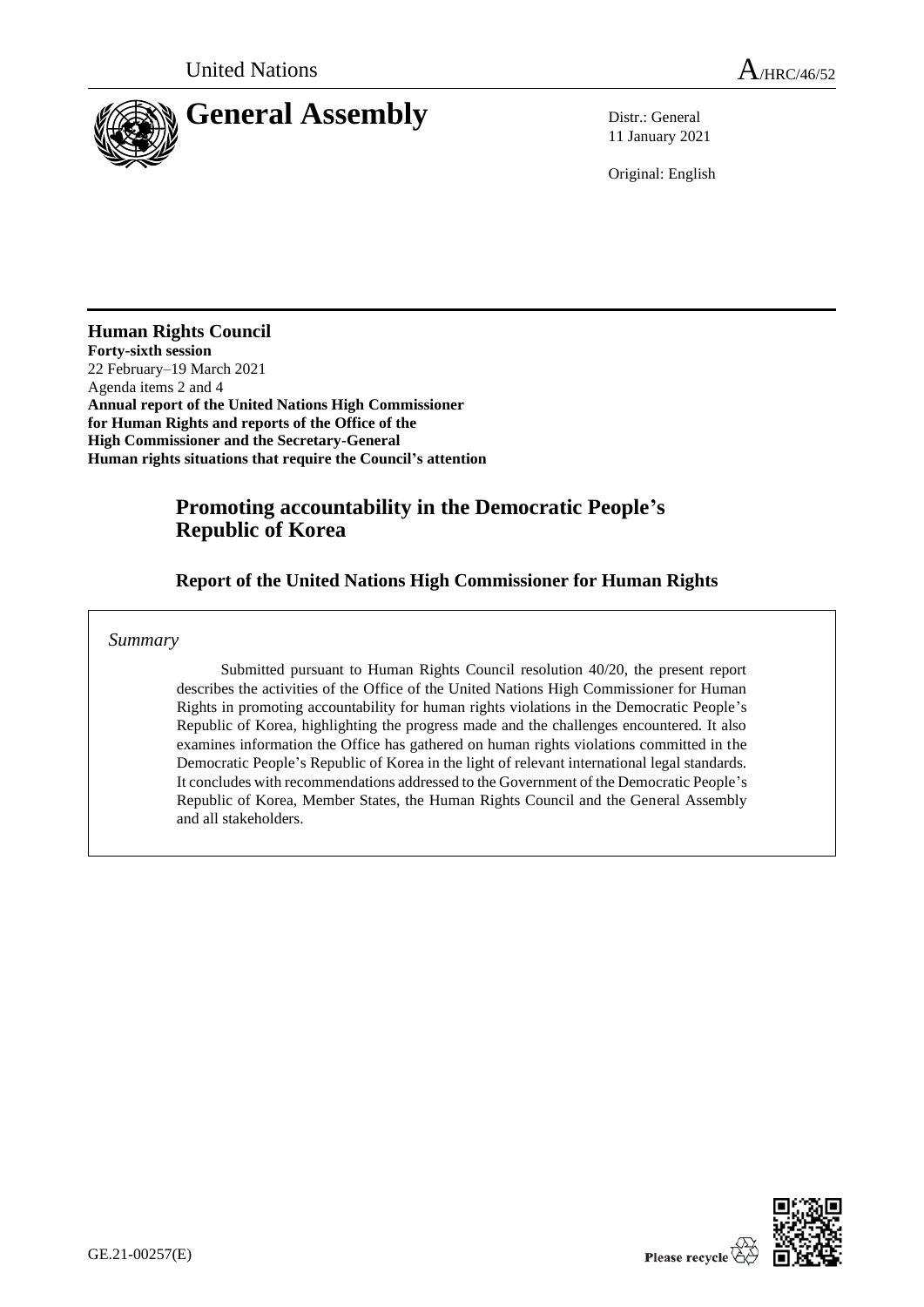# **I. Introduction**

1. The present report is submitted pursuant to Human Rights Council resolution 40/20 on the situation of human rights in the Democratic People's Republic of Korea. In that resolution, the Council requested the High Commissioner to submit to the Council at its fortysixth session a full written report on the implementation of the recommendations made by the group of independent experts on accountability aimed at strengthening current monitoring and documentation efforts, establishing a central information and evidence repository, and having experts in legal accountability assess all information and testimonies with a view to developing possible strategies to be used in any future accountability process.

2. The present report describes the activities of the Office of the United Nations High Commissioner for Human Rights (OHCHR) to implement Human Rights Council resolutions 34/24 and 40/20, highlighting the progress made and the challenges encountered. The report also examines, in the light of relevant international legal standards, information gathered by OHCHR on human rights violations committed in the Democratic People's Republic of Korea. Consistent information continues to confirm that there are reasonable grounds to believe that numerous crimes against humanity have been committed in the Democratic People's Republic of Korea and may be ongoing.

3. The High Commissioner recommends that the Human Rights Council consider extending the mandate granted in its resolution 34/24 and extended in its resolution 40/20, and that it allocate the resources necessary for OHCHR to implement the mandate.

## **II. Background**

4. In its 2014 report (A/HRC/25/63), the commission of inquiry on human rights in the Democratic People's Republic of Korea concluded that there were reasonable grounds to believe that crimes against humanity had been committed and continued to be committed in the Democratic People's Republic of Korea. It highlighted that the gravity, scale and nature of those violations revealed a State that did not have any parallel in the contemporary world. The commission of inquiry called for action by the entire international community to address the human rights situation in the country, including referral to the International Criminal Court. The crimes against humanity listed by the commission of inquiry entailed extermination, murder, enslavement, torture, imprisonment, rape, forced abortion and other forms of sexual violence, persecution on political, religious, racial and gender grounds, the forcible transfer of populations, enforced disappearance and the inhumane act of knowingly causing prolonged starvation.

5. Pursuant to the recommendations of the commission of inquiry, the Human Rights Council, in its resolution 25/25, requested OHCHR to establish a field-based structure to strengthen monitoring and documentation of the situation of human rights in the Democratic People's Republic of Korea, ensure accountability, enhance engagement and capacitybuilding, and maintain visibility of the situation of human rights. In 2016, the Council, in its resolution 31/18, requested the High Commissioner to appoint a group of independent experts to explore appropriate approaches to seek accountability for human rights violations in the Democratic People's Republic of Korea, in particular where such violations amounted to crimes against humanity, and to recommend practical mechanisms of accountability to secure truth and justice for victims.

6. In its report to the Human Rights Council (A/HRC/34/66/Add.1), the group of independent experts recommended the adoption of a multi-pronged and comprehensive approach to accountability, including measures towards the realization of victims' rights to truth, justice, reparations and guarantees of non-recurrence. Its recommendations included referral of the situation to the International Criminal Court, creation of an ad hoc tribunal for the Democratic People's Republic of Korea, and prosecution of crimes by Member States through the principle of universal jurisdiction.

7. The group of independent experts also recommended that the international community enhance its efforts to lay the groundwork for future criminal trials for human rights violations in the Democratic People's Republic of Korea. That included strengthening OHCHR through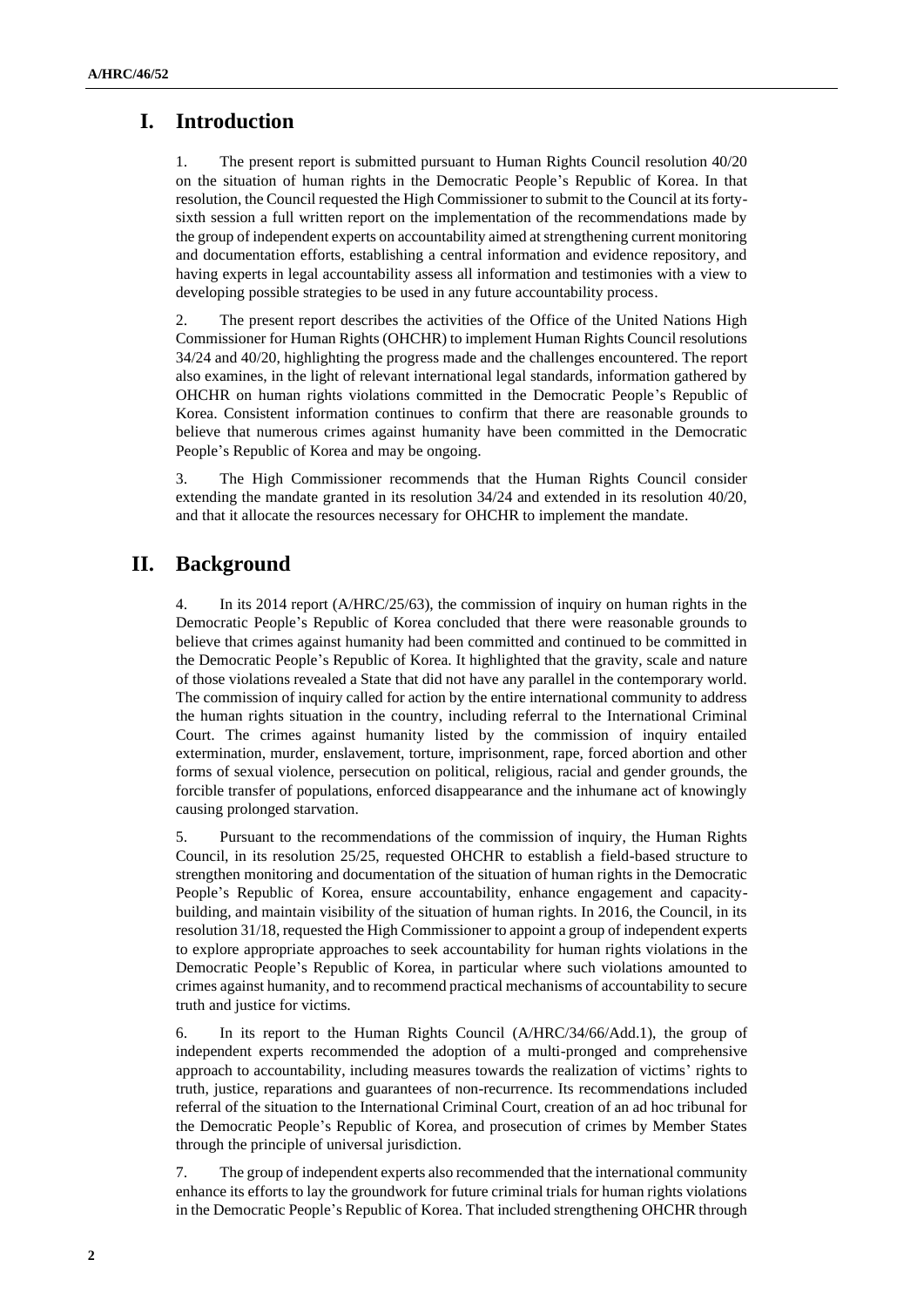additional resources to enable it to increase its contribution towards accountability for human rights violations in the Democratic People's Republic of Korea.

8. In its resolution 34/24, the Human Rights Council decided to strengthen, for a period of two years, the capacity of OHCHR, including its field-based structure in Seoul, to allow the implementation of relevant recommendations made by the group of independent experts in its report aimed at strengthening current monitoring and documentation efforts, establishing a central information and evidence repository, and having experts in legal accountability assess all information and testimonies with a view to developing possible strategies to be used in any future accountability process.

9. In March 2019, the High Commissioner presented a report to the Human Rights Council (A/HRC/40/36) describing the progress made in the implementation of the recommendations made in resolution 34/24, in particular the establishment of a dedicated accountability team within the OHCHR field-based structure in Seoul. In its resolution 40/20, the Council extended for two years that strengthened capacity.

10. In March 2020, the High Commissioner presented an oral update to the Human Rights Council, pursuant to resolution 40/20.<sup>1</sup> She noted that monitoring by OHCHR indicated what appeared to be ongoing systematic human rights violations in detention centres in the Democratic People's Republic of Korea, including sexual violence against women and girls. She called on the Council and Member States to engage with OHCHR in supporting possible strategies for accountability, and to provide the necessary support for OHCHR to continue that work.

11. United Nations human rights mechanisms, including the Special Rapporteur on the situation of human rights in the Democratic People's Republic of Korea, have continued to make recommendations on accountability for human rights violations committed in the country. In his most recent report to the General Assembly (A/75/388), the Special Rapporteur expressed concern that there had been no signs of improvement or progress in advancing justice and accountability for human rights violations. He highlighted the need to explore the full range of possibilities to secure accountability, alongside constructive engagement with the Government to find solutions to human rights issues. The Secretary-General, in his most recent report to the General Assembly (A/75/271), welcomed the continued efforts by Member States and other stakeholders to follow up on the findings of the commission of inquiry, including to hold accountable individuals for conduct that may amount to crimes against humanity.

12. Despite those continued calls for accountability, other political priorities with respect to the Korean Peninsula over the course of the reporting period have decreased emphasis by the international community on pursuing accountability for human rights violations in the Democratic People's Republic of Korea. The last time OHCHR was invited to brief the Security Council on the situation of human rights in the Democratic People's Republic of Korea was in 2017. Accountability for human rights violations in the Democratic People's Republic of Korea and ending the cycle of impunity are imperative, not only to pursue justice and deter future violations, but also to achieve sustainable peace and stability on the Korean Peninsula.

13. On 28 September 2020, OHCHR sent a note verbale to the Government of the Democratic People's Republic of Korea under the auspices of resolutions 34/24 and 40/20, inviting it to submit information on the measures it had taken to implement the recommendations made in the High Commissioner's first written report to the Human Rights Council in 2019, and welcoming the opportunity to discuss avenues for cooperation and exchange of information, including in the area of rule of law reform and related best practices. OHCHR also shared the present report with the Government for comments. The Government of the Democratic People's Republic of Korea responded that it rejected the report.

<sup>1</sup> See www.ohchr.org/EN/HRBodies/HRC/Pages/NewsDetail.aspx?NewsID=25697&LangID=E.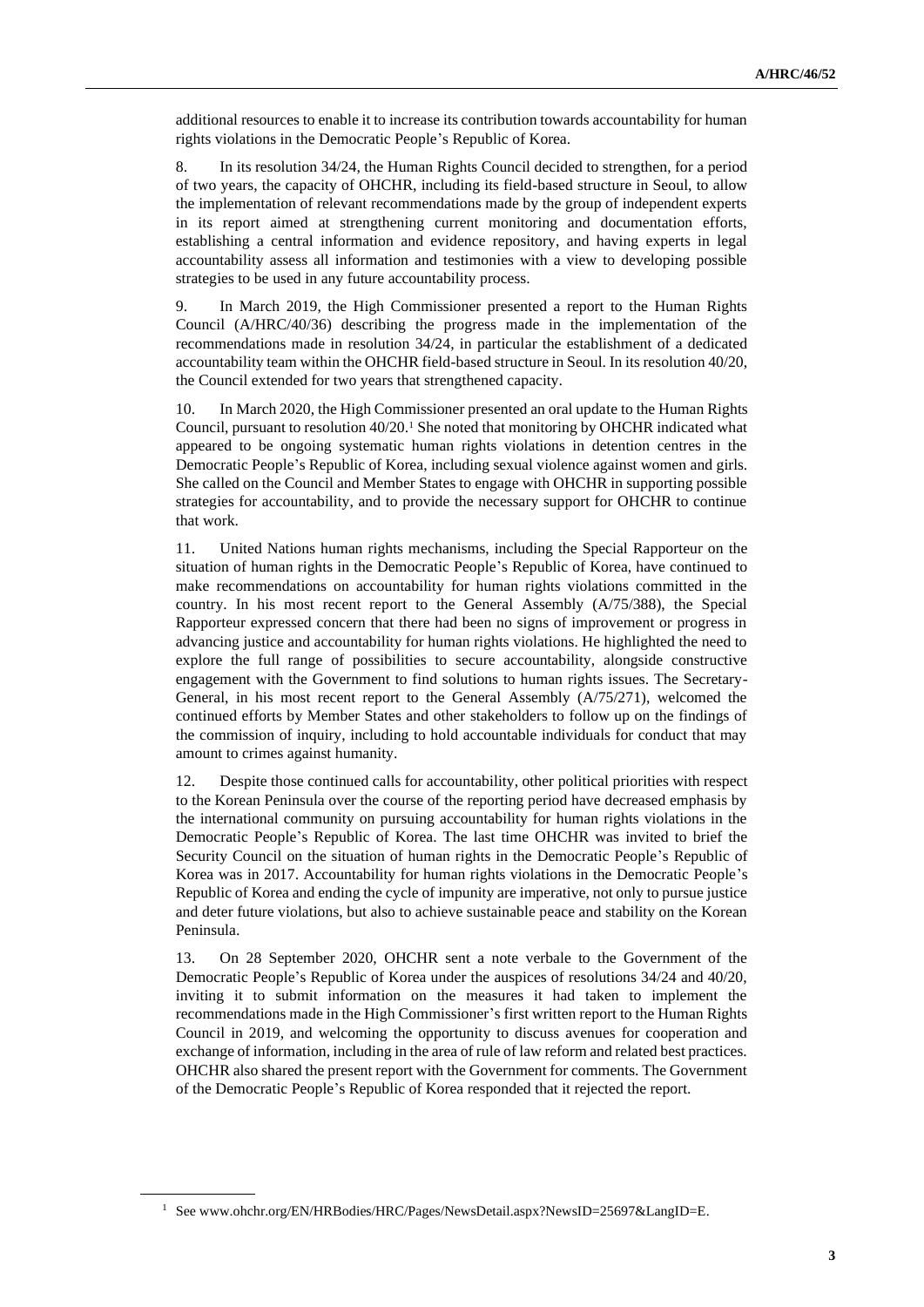## **III. Implementation of Human Rights Council resolutions 34/24 and 40/20**

14. While OHCHR has faced significant constraints, primarily due to the lack of cooperation from, and access to, the Democratic People's Republic of Korea, it nevertheless made significant progress towards fulfilling its mandate.

15. During the period under review, OHCHR consolidated its core team of dedicated experts on legal accountability, which enhanced its ability to identify, collect and preserve information and evidence from various sources about human rights violations; to analyse information collected, notably in the light of international criminal law standards; and to strengthen its electronic repository for the secure storage and management of such information. OHCHR also strengthened its cooperation with representatives of Governments, victims and their families, civil society organizations and legal experts, including for the purposes of information-sharing, capacity-building and exploring accountability strategies. Those activities are important investments in future accountability efforts, whether international, domestic or a combination of both.

16. The coronavirus disease (COVID-19) pandemic also presented numerous challenges. Interviews with people who have recently arrived in the Republic of Korea from the Democratic People's Republic of Korea are a key source of information about possible human rights violations committed there. The number of people arriving in the Republic of Korea has however significantly decreased, in all probability due to travel restrictions relating to the pandemic. The Government of the Republic of Korea provisionally reported that 195 people had arrived in the first nine months of 2020, compared to 1,047 in all of 2019. Moreover, from March to May 2020, due to the COVID-19 pandemic, interviews with people who had recently arrived in resettlement centres run by the Government of the Republic of Korea were suspended.

17. Travel restrictions due to COVID-19 significantly delayed the deployment of new staff, while the United Nations regular budget financial situation affected the renewal of contracts for national staff members. Interactions with key stakeholders and planned capacity-building and networking activities were moved online, to the extent practicable; others had to be cancelled or postponed.

#### **A. Strengthening monitoring and documentation efforts**

18. OHCHR continued to interview victims and witnesses of human rights violations to collect information on acts that may give rise to individual or State responsibility, and to conduct research on command structures of State entities which may be responsible for such acts. Since the opening of the field-based structure in Seoul in 2015, OHCHR has conducted over 400 interviews, mostly in-person, with escapees from the Democratic People's Republic of Korea who had recently arrived in the Republic of Korea. OHCHR conducted all interviews in a confidential setting, with the free and informed consent of the interviewees.

19. OHCHR evaluated the veracity, reliability and credibility of each account provided, including for internal consistency and coherence, as well as consistency with other accounts received with respect to similar facts and patterns. Its assessment took into account potential bias and the scarcity of available information. Publicly available information and analysis from civil society organizations was used to further analyse the consistency of the findings. OHCHR analysed the information in the light of relevant international criminal law standards, notably the elements constitutive of specific international crimes.

20. OHCHR engaged with the Government of the Republic of Korea, both through meetings with officials and formal correspondence, with a view to increasing access to newly-arrived escapees at Government-run resettlement centres. Until February 2020, OHCHR did not have access to newly arrived male escapees at the resettlement centres. While access to male escapees was granted in February, the number of interviews allowed with female escapees was simultaneously reduced by 30 per cent. Due to the pandemic, the time allowed for each interview was shortened from two hours to one hour and thirty minutes.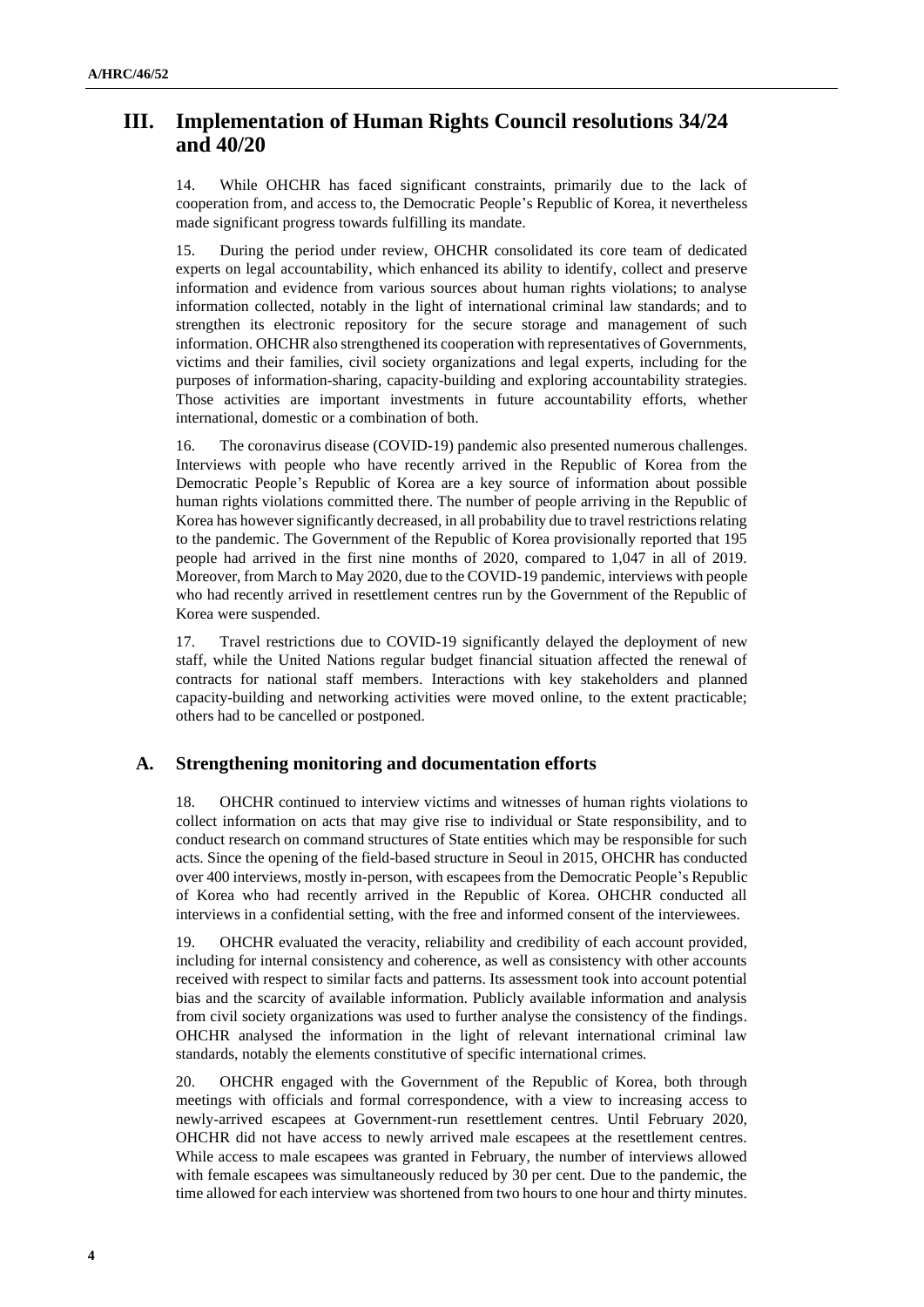OHCHR will continue its dialogue with the Government of the Republic of Korea to facilitate increased, meaningful access to interviewees at the resettlement centres in order to best fulfil its mandate.

21. In 2019, OHCHR also conducted missions to Japan to gather information about accountability efforts relating to the Democratic People's Republic of Korea, including regarding abductions of Japanese nationals and others and persecution and enforced disappearances of ethnic Koreans and Japanese nationals who migrated to the Democratic People's Republic of Korea as a result of the "Paradise on Earth" campaign.<sup>2</sup> OHCHR met with government officials and victims and their families, and supported events organized by civil society organizations. Those missions expanded and strengthened collaboration by OHCHR with Japan-based civil society, lawyers and other partners.

22. OHCHR continued its efforts to identify escapees living in the Republic of Korea who had held positions of responsibility in the Democratic People's Republic of Korea and may have direct knowledge of chains of command and decision-making processes. OHCHR continues to engage with different interlocutors to locate and interview such persons in order to facilitate the establishment of linkages between alleged crimes and command structures and of individual responsibility for such crimes.

23. OHCHR also continued to closely analyse publicly available information from Governments, civil society, the media and academia on human rights violations and possible crimes against humanity. In that respect, it worked to maintain and build relationships with victims' groups and other civil society organizations that have gathered large amounts of credible information about the human rights situation in the Democratic People's Republic of Korea and which advocate for the rights of victims. OHCHR organized regular meetings with those organizations to share experiences, exchange information and coordinate accountability efforts. Systematic interviewing of escapees, review of information available in the public domain and outreach to civil society have further increased the amount, quality and diversity of information gathered.

### **B. Consolidation of a central information and evidence repository**

24. The central information and evidence repository will be a key resource for any future national or international truth and justice processes. Besides functioning as a central archive for information and evidence, it facilitates the identification of elements of crimes, modes of liability and possible perpetrators, thus assisting future accountability mechanisms.

25. In 2020, the repository information and evidence preservation, storage, management and processing capabilities were enhanced through a major technological upgrade. The repository now has a flexible and advanced tool allowing data to be migrated into various formats compatible with different electronic repositories or databases. The repository performs complex search and correlation functions to analyse trends and patterns, thus facilitating data-driven analysis and assessment. It has a higher level of data protection to ensure confidentiality and data security to protect witnesses and victims.

26. As at 31 December 2020, over 4,000 files had been preserved in the repository, including interviews, reports, satellite imagery, maps, court documents, videos, audio recordings and petition letters. That includes all existing OHCHR records, along with the complete archives of the commission of inquiry. Other relevant materials, including from Governments, academia and open sources, were also uploaded. All information in the repository is tagged and categorized according to parameters including locations, relevant government entities and potential crimes, in order to make future analysis more efficient.

<sup>2</sup> Paradise on Earth was a campaign by the Government of the Democratic People's Republic of Korea to promote the "return" of ethnic Koreans. It lasted officially from 1959 to 1984 and resulted in the migration of 93,340 people to the Democratic People's Republic of Korea, mostly from Japan. Many of the ethnic Korean "returnees" were originally from below the 38th parallel and lived in Japan at the time of the division of the Korean Peninsula, but that number includes 6,730 Japanese nationals who were spouses or children of Korean residents in Japan.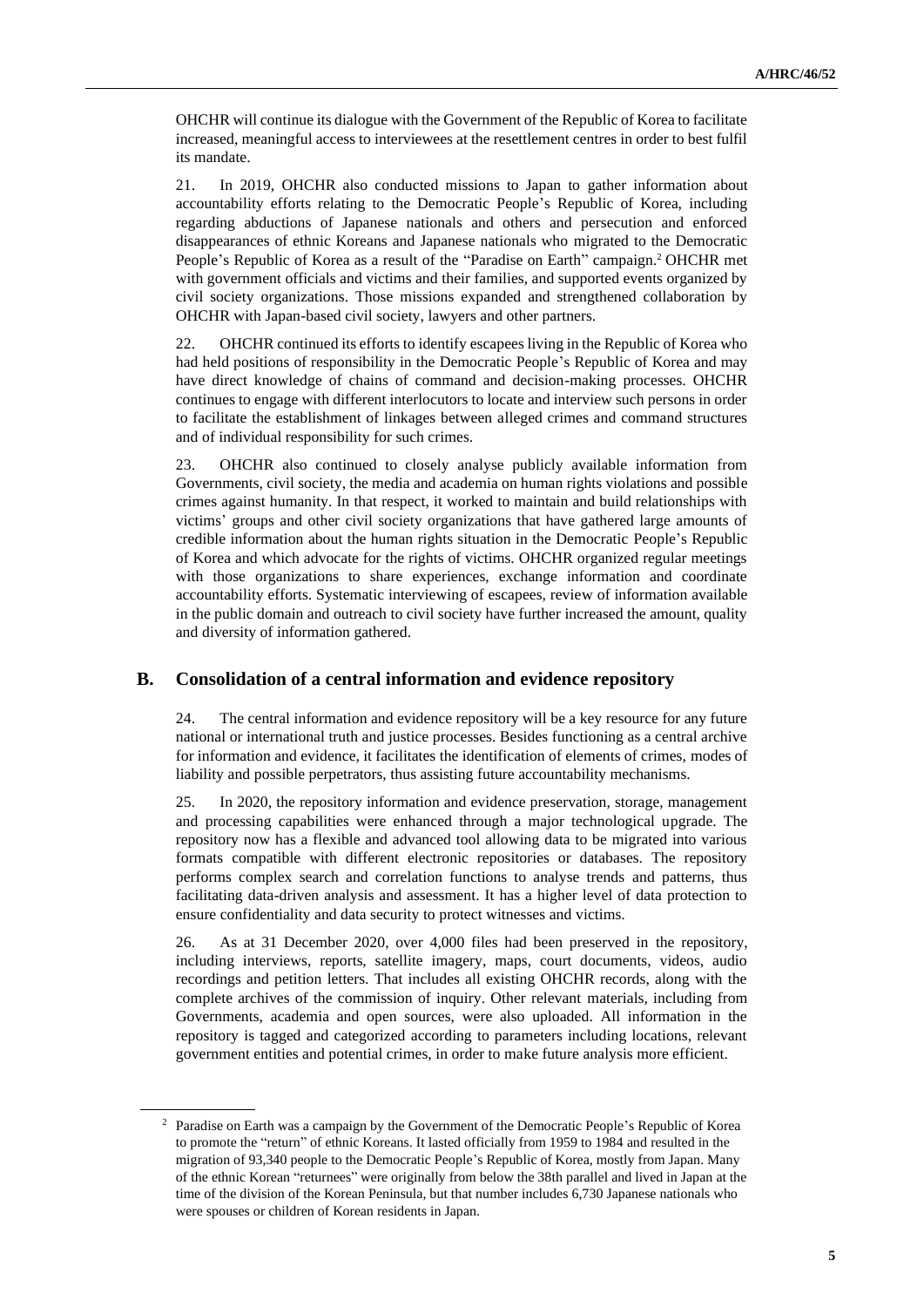27. OHCHR continued its outreach to civil society organizations that document human rights violations, including possible international crimes, to encourage them to contribute material to the repository. Their contributions included testimonies and reports, video and audio recordings produced inside the Democratic People's Republic of Korea, and information on various legal proceedings. In 2020, one organization transferred to OHCHR 768 petitions it had filed on behalf of victims to the Working Group on Enforced or Involuntary Disappearances, the Working Group on Arbitrary Detention and other special procedures. Technical advice on investigation standards for international crimes was provided to some civil society organizations to facilitate safe collection of relevant information in a manner that optimizes its potential to constitute probative and admissible evidence in future accountability processes.

28. OHCHR continues to work with Member States and with other United Nations entities to raise the visibility of its work on accountability for human rights violations committed in the Democratic People's Republic of Korea and to promote coordinated action by the international community. It regularly briefed members of the diplomatic community in the Republic of Korea and in Geneva on its work. In Japan and the Republic of Korea, OHCHR met with governmental institutions dedicated to the documentation and investigation of human rights violations relating to the Democratic People's Republic of Korea and invited them to contribute information for the repository. OHCHR also continued to engage with United Nations human rights mechanisms, including the Special Rapporteur on the situation of human rights in the Democratic People's Republic of Korea and the Working Group on Enforced or Involuntary Disappearances.

29. The repository is a long-term investment in the quest for truth, justice, reparation and accountability in the Democratic People's Republic of Korea. By consolidating large amounts of information from diverse sources in an efficient, user-friendly, secure and stable location managed by the United Nations, the repository can help to build cases for accountability purposes.

30. OHCHR recommends that the Human Rights Council continue to provide adequate resources for the maintenance and further population of the repository in the future, ensuring that information is gathered and stored according to best international practices. Significant work remains to be done, given the large amount of material on human rights violations and possible crimes against humanity in the Democratic People's Republic of Korea that needs to be acquired, assessed and preserved in the repository.

31. While not all the information gathered by OHCHR meets specific evidentiary standards for use in criminal proceedings, the analysis of the whole body of information serves to provide a holistic picture of the situation in the Democratic People's Republic of Korea and the context in which human rights violations take place, indicating where the strongest information and availability of evidence may lie, and contributing to the identification of individuals who may bear criminal responsibility. Prosecutors in international, hybrid or domestic courts, including those applying extraterritorial or universal jurisdiction, could potentially rely on such information to assist in investigations and as background information to guide the collection of new evidence that meets the requisite evidentiary standards. Prosecutorial and judicial authorities may be granted access to information in the repository subject to established procedures of the United Nations. As the repository is an independent and impartial source of information, it also includes information which may potentially be exculpatory in nature with respect to certain individuals.

32. Credible and comprehensive accountability measures for human rights violations and possible crimes against humanity committed in the Democratic People's Republic of Korea remain necessary for any sustainable peace process on the Korean Peninsula. In addition to judicial accountability mechanisms, information in the repository can be crucial for complementary non-judicial steps towards the realization of the wider rights of victims, including measures towards the development of an accurate historical record, memorialization, reparation and truth telling.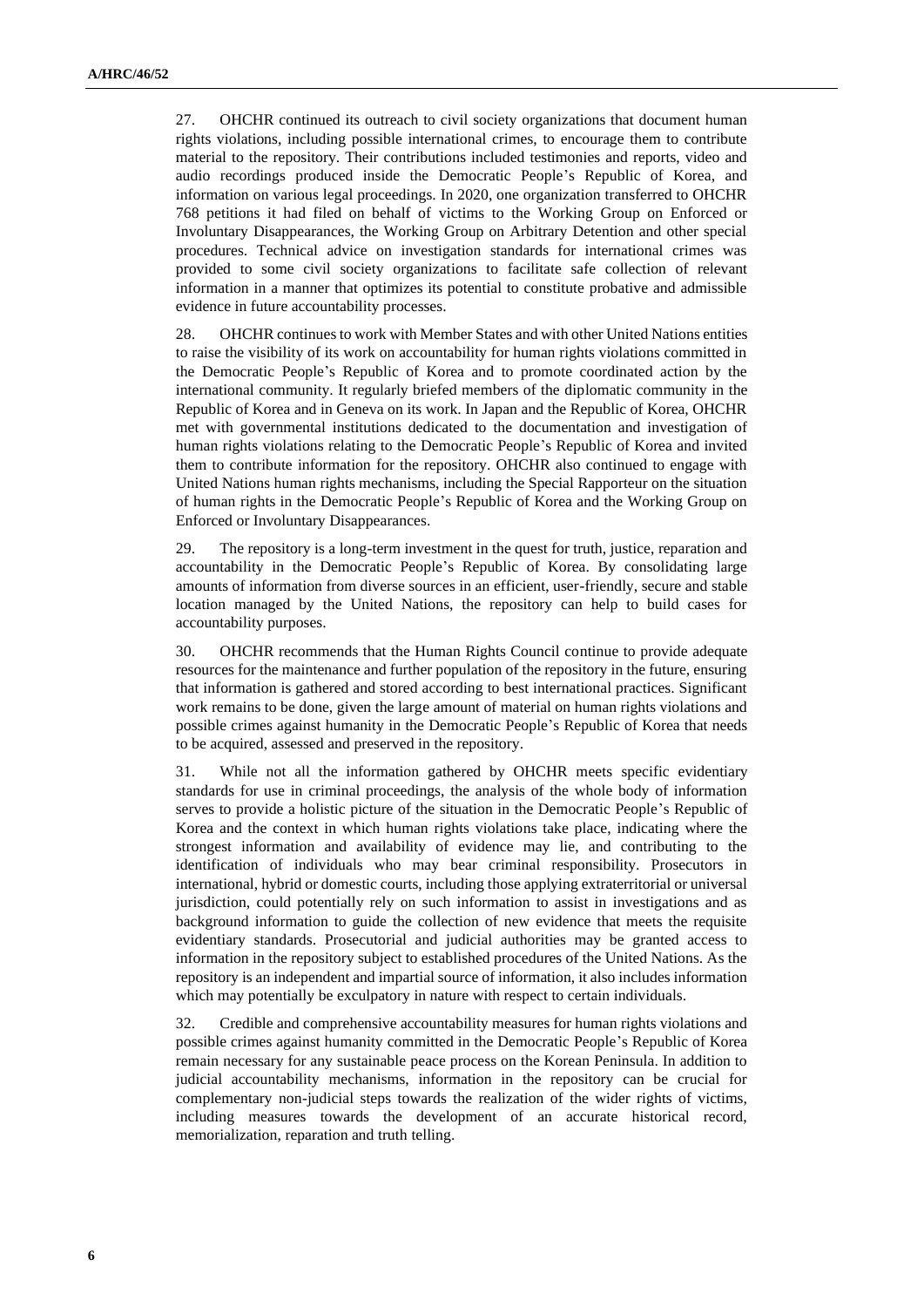### **C. Development of strategies to promote accountability in the Democratic People's Republic of Korea**

33. Working to fulfil its mandate, as set out by the Human Rights Council, OHCHR focused on creating forums for cooperation on accountability issues relating to the Democratic People's Republic of Korea, and provided support and technical advice to partners seeking to pursue legal accountability. OHCHR organized awareness-raising activities among stakeholders in the international legal community and civil society on identifying strategies for use by future accountability processes.

34. To that end, in April 2019, OHCHR organized, with government representatives, lawyers, academics and civil society organizations, a seminar entitled "Human rights documentation and monitoring for the promotion of human rights in the Democratic People's Republic of Korea", to take stock of progress made and assess how efforts to achieve accountability could be advanced.

35. In October 2020, OHCHR hosted an online discussion forum with the Special Rapporteur on the human rights situation in the Democratic People's Republic of Korea and experts in the fields of criminal accountability, universal jurisdiction, corporate accountability, asset tracing, financial crime investigations and victim-centred justice, to share lessons learned and examine possible avenues for accountability. Possible strategies were explored in the areas of criminal, civil and corporate accountability. Participants expressed interest in working together on advancing accountability, in conjunction with civil society, including victims and their representatives, and the United Nations. They stressed that advocacy and awareness-raising were important complements to judicial accountability processes and highlighted the independence and impartiality of OHCHR in coordinating those initiatives. Due to the COVID-19 pandemic, OHCHR was required to postpone until 2021 a follow-up event it had planned to hold in Seoul.

36. During the period under review, OHCHR monitored judicial processes, including criminal and civil cases in the Republic of Korea and civil processes in Japan. In the Republic of Korea, two men, former prisoners of war held by the Democratic People's Republic of Korea in the early 1950s, filed a civil lawsuit in 2019 against the Government of the Democratic People's Republic of Korea and Chairman Kim Jong Un. In July 2020, a default judgment was issued against the defendants, awarding damages equivalent to \$17,600 to each former prisoner of war.<sup>3</sup> In August 2018, five victims of the Paradise on Earth campaign, four women and one man, who had escaped from the Democratic People's Republic of Korea between 2001 and 2003, filed a civil lawsuit in Japan against the Government of the Democratic People's Republic of Korea, seeking compensation equivalent to approximately \$964,000 for each plaintiff for the infringement of their human rights.<sup>4</sup> While such cases are positive steps towards a form of accountability, claimants face difficulty in securing information and evidence, the service and participation of defendants in the judicial process and identification of assets which may be seized to satisfy judgments, due principally to the lack of cooperation by the Democratic People's Republic of Korea in those cases. OHCHR continues to monitor those efforts and maintains contact with civil society organizations and international lawyers specializing in accountability initiatives, including in extraterritorial settings, along with domestic lawyers and victims' groups in Japan, the Republic of Korea and elsewhere.

37. OHCHR closely monitored civil proceedings brought in the United States of America by the family of Otto Warmbier and met with his family in January 2019.<sup>5</sup> In 2018, a court in the United States of America issued a default judgment finding the Democratic People's Republic of Korea liable for the hostage-taking, torture and extrajudicial killing of Mr. Warmbier and awarding damages in excess of \$501 million to his family. In May 2020, the

<sup>&</sup>lt;sup>3</sup> OHCHR is monitoring efforts by the plaintiffs' legal team to obtain the damages from a frozen bank account held in the Republic of Korea.

<sup>4</sup> OHCHR is monitoring developments, as the first public hearing in the case was delayed due to COVID-19.

<sup>5</sup> Otto Warmbier died in the United States of America in 2017 shortly after being released from prison in the Democratic People's Republic of Korea.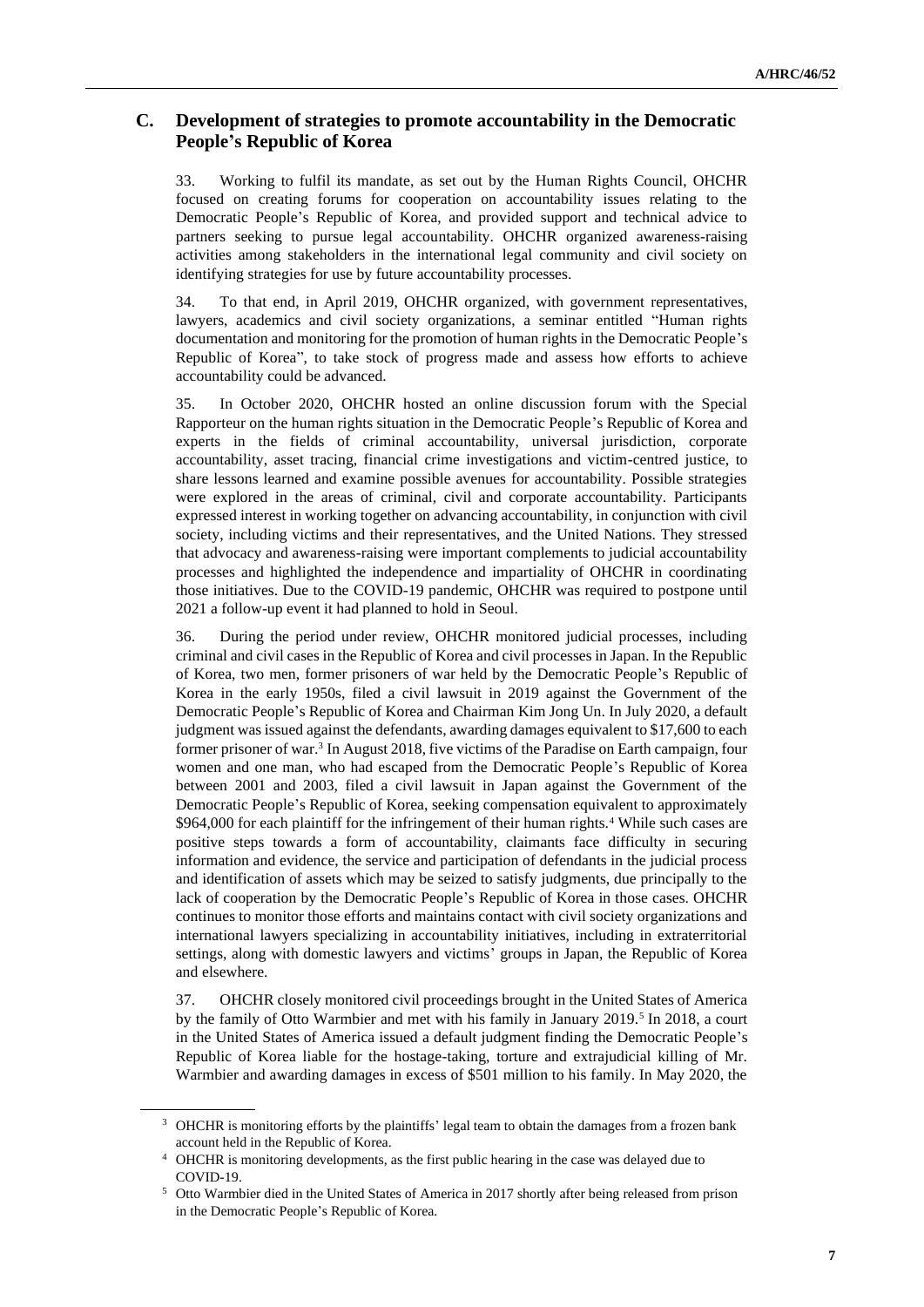court ordered three banks to disclose information on accounts holding frozen assets of the Democratic People's Republic of Korea, to examine potential means of securing satisfaction of the judgment.

38. Currently, the principal avenue for victims and their families to hold individuals criminally responsible for crimes committed in the Democratic People's Republic of Korea remains domestic judicial proceedings. That will remain the case for the foreseeable future unless the situation is referred to the International Criminal Court or an ad hoc tribunal or other comparable mechanism is established. OHCHR notes that the principles of extraterritorial jurisdiction allow Member States to prosecute domestically some human rights violations amounting to crimes which took place outside their territory, such as where the victim is a national of the Member State exercising jurisdiction. Gross human rights violations may be prosecuted in the domestic courts of some Member States under principles of universal jurisdiction, but in practice, an appropriate nexus to the Member State exercising jurisdiction is often required as a legal precondition. OHCHR therefore encourages prosecutorial bodies and Member States to examine all available legal approaches within their domestic legal frameworks which may allow the exercise of respective jurisdiction to initiate investigations into possible international crimes, to achieve justice and realize victims' rights to redress and remedy.

39. OHCHR also continued to explore and promote strategies for accountability relating to enforced disappearances and abductions. OHCHR analysed evidence of abductions dating back to the Korean War and later abductions of foreign nationals, including from Japan and the Republic of Korea, in the 1970s and 1980s. OHCHR also examined the continued refusal of the Democratic People's Republic of Korea to provide information on the location and fate of many of the missing, and the impact that continues to have on families residing primarily in Japan and the Republic of Korea. Consideration is also being given to whether those crimes, which may be of a continuous nature in relation to a number of victims, might fall within the jurisdiction of international criminal tribunals by virtue of that ongoing character. OHCHR also introduced civil society organizations in Japan and the Republic of Korea, including victims' groups, to experts in international criminal law, who expressed an interest in possible approaches to international criminal tribunals on those issues.

40. Numerous groups representing the families of victims of abductions during and after the Korean War, the Korean Airlines hijacking<sup>6</sup> and the Paradise on Earth campaign have stressed the urgent need to establish the truth and ensure accountability for perpetrators, as many of the victims and their families are reaching advanced ages. OHCHR notes the cases of Arimoto Kayoko and Yokota Shigeru of Japan, who died in 2020 still unaware of the fate of their children, believed to have been abducted by the Democratic People's Republic of Korea over 40 years before. Their cases illustrate the lifetime suffering of families of victims of such enforced disappearances and abductions. OHCHR encourages Member States to consider possible approaches within their domestic judicial systems to examine such cases, particularly where their nationals are victims or there are other relevant connections to the crimes in question.

41. OHCHR engaged with experts on options for the promotion of financial accountability, through the tracing and seizure or confiscation of illegal assets of individuals or entities responsible for human rights violations in the Democratic People's Republic of Korea. OHCHR noted that significant documentation has been collected by various organizations on that State's acquisition of foreign capital, including through cyberattacks against financial and other institutions, and the exportation of raw materials and labour. The role of such activities in enabling human rights violations, including possible crimes against humanity, and the possibilities of asset identification and seizure for appropriate purposes of redress, require further consideration by specialized financial investigative experts, among others.

<sup>6</sup> On 11 December 1969, a Korean Airlines aircraft on a domestic flight was hijacked by an agent from the Democratic People's Republic of Korea and flown to the Democratic People's Republic of Korea. Thirty-nine passengers were eventually returned to the Republic of Korea, but four crew members and seven passengers were never returned. Families of the victims who were not returned have faced difficulties in obtaining information about their family members.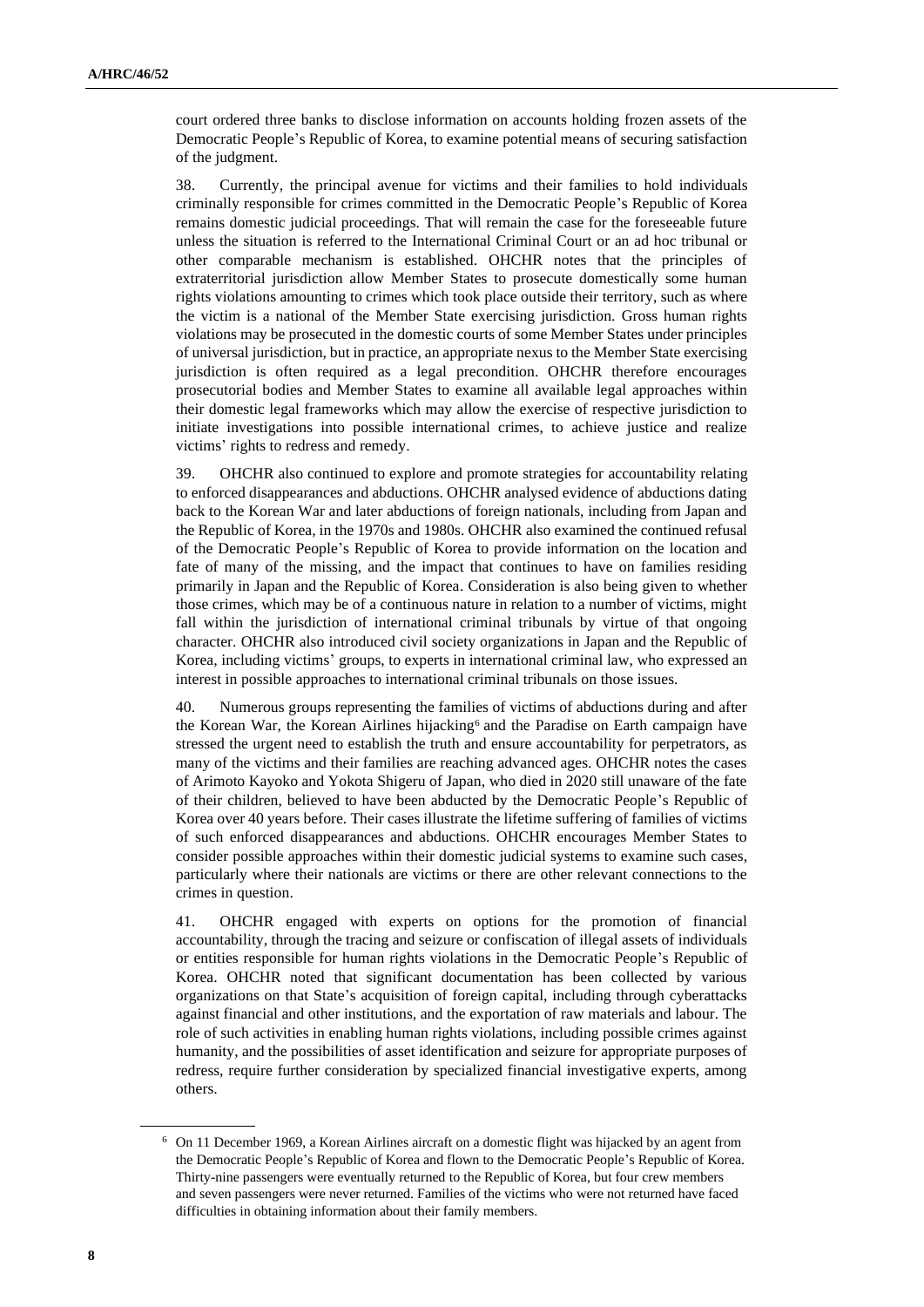# **IV. Key findings**

42. OHCHR continues to collect and analyse information relating to all possible crimes against humanity identified by the commission of inquiry, including in political prison camps (*kwanliso*) run by the Ministry of State Security<sup>7</sup> and in the ordinary prison system run by the Ministry of State Security and the Ministry of People's Security. The ordinary prison system includes short-term labour camps (*rodongdanryondae*), pretrial detention centres (*kuryujang*), holding centres (*jipkyulso*) and ordinary prisons (*kyohwaso*). Recent first-hand accounts regarding political prisons remain scarce, in all probability because political prisoners are rarely released; if they are released, they are closely monitored. OHCHR therefore continues to collect and analyse secondary and open source information on political prison camps, which will be of value in future accountability processes.

43. Given the scarcity of recent information on the political prison system, OHCHR has prioritized analysis of crimes for which it has recently received the most first-hand information, namely imprisonment, torture and enslavement within the ordinary prison system. Most of the escapees interviewed by OHCHR were women, many of whom experienced repatriation from China.<sup>8</sup> Many of the people who cross the northern frontier in order to trade are married women, since they are not assigned full-time work by the State, but increasingly bear the burden of generating income for their families. Women are also more at risk than men of being trafficked into neighbouring States for the purposes of forced marriage and sexual or labour exploitation. In addition, most interviewees both originate from and were imprisoned in locations in two provinces along the northern border. That is, in all probability, due to travel restrictions within the Democratic People's Republic of Korea, which make it difficult for people living in other regions to travel to border areas.

44. OHCHR has received information which may suggest some improvement in the treatment of detainees in the ordinary prison system in recent years. However, its analysis has not revealed any significant shift from the finding of the commission of inquiry that the Government is engaged in a systematic and widespread attack against people considered a threat to the country's political system and leadership, including people who practise religion, introduce influences considered to be subversive, such as foreign films or music, or leave the country. In furtherance of that policy, it appears that members of the population are systematically imprisoned without due process and are subjected to harsh treatment for exercising basic human rights. While in detention, escapees are intentionally subjected to physical and mental suffering as part of the policy to deter and punish those deemed to pose a political threat.

45. The main State organs responsible for administering the ordinary prison system are the Ministry of State Security and the Ministry of People's Security. However, given that decision-making is highly centralized and that there are overlapping lines of authority within the Government of the Democratic People's Republic of Korea, there remain reasonable grounds to believe that officials in superior positions at local, regional and national levels of the Government are aware, or have reason to be aware, that subordinates down to the lowest rank of prison guard or similar personnel continue to commit human rights violations which may amount to crimes against humanity. If those violations are found to be perpetrated pursuant to a policy to inflict such treatment on detainees, such officials may be criminally liable either as direct participants, under doctrines of command or superior responsibility, or as part of a joint criminal enterprise. In that regard, OHCHR notes that understanding decision-making processes that lead to the commission of crimes remains crucial to identifying responsible individuals. Cooperation and sharing of accurate information, including by Member States, is therefore essential to OHCHR analysis and to any future accountability processes.

<sup>7</sup> In June 2020, the name of the Ministry of People's Security was reportedly changed to the Ministry of Social Security.

<sup>8</sup> See OHCHR, *"I still feel the pain…" Human rights violations against women detained in the Democratic People's Republic of Korea*, 28 July 2020.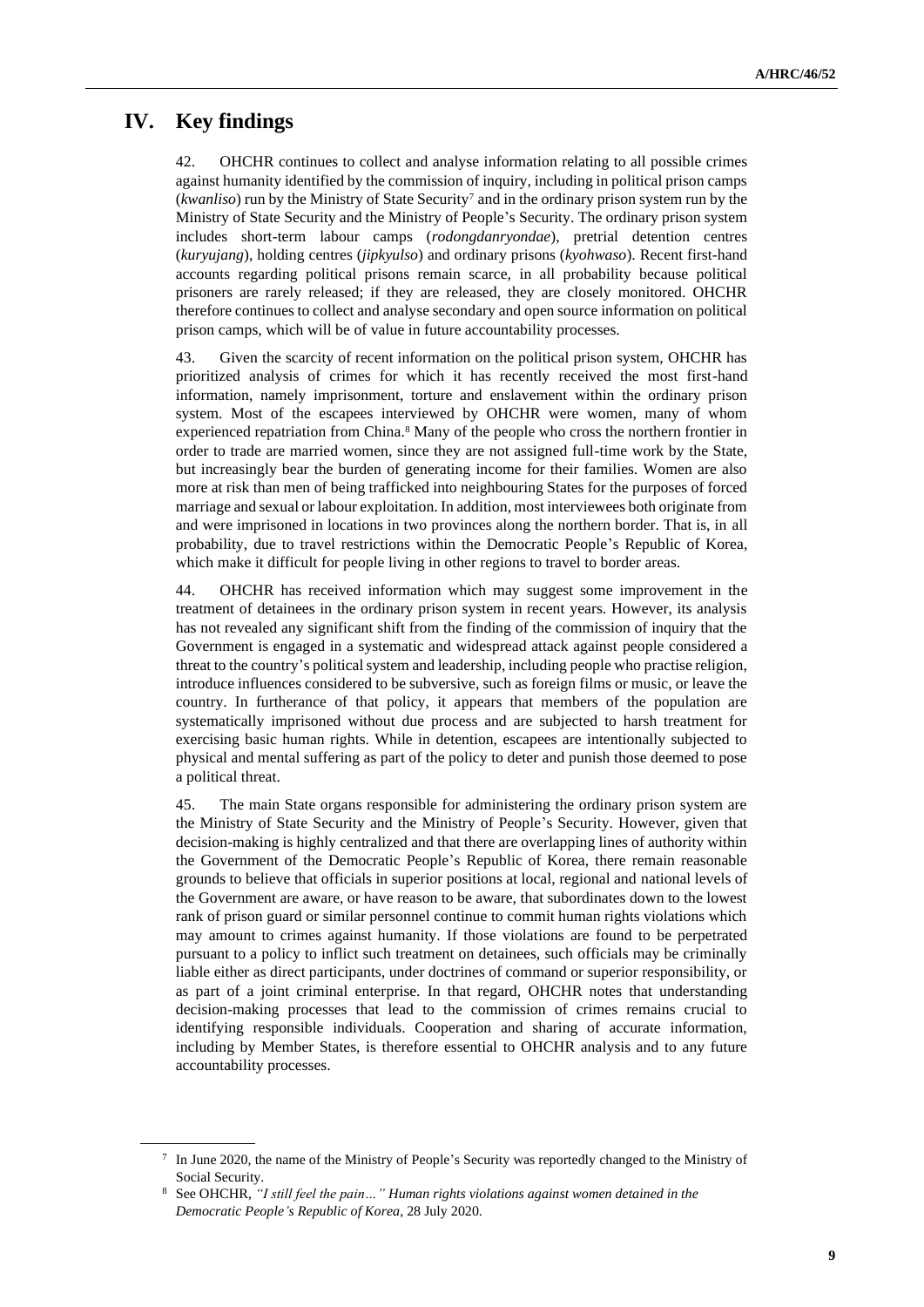#### **A. Imprisonment**

46. The interviews that OHCHR conducts with people who have escaped from the Democratic People's Republic of Korea continue to provide reasonable grounds to believe that the crime against humanity of imprisonment is ongoing within the ordinary prison system.

47. Interviewees whose alleged crimes were considered relatively minor, such as those who crossed into China for short periods, consistently described being held in harsh conditions, interrogated by officials of the Ministry of State Security and sent directly to *rodongdanryondae* for up to six months on the basis of an administrative decision without trial.

48. Interviewees whose alleged crimes were considered to be more serious or to have a political element described being transferred from the custody of the Ministry of State Security to that of the of the Ministry of People's Security. They were then subjected to judicial processes that violated the most basic rights to a fair and public trial. Many were convicted of crimes that constitute the exercise of fundamental human rights, such as the right to leave one's country, practise a religion or receive and share information through telephone calls or by accessing media from other countries. Many interviewees told OHCHR that they never saw a lawyer, and most of those who were provided with defence counsel said that their counsel failed to adequately represent them, sometimes appearing only to lecture them before the court hearing or to reconfirm the content of written "confessions".

49. Available information suggests that persons who have left the Democratic People's Republic of Korea and returned, been repatriated or have attempted to leave are systematically subjected to intentional and severe deprivation of fundamental rights within the ordinary prison system, especially if the authorities believe that they were trying to reach the Republic of Korea. Interviewees who were detained for that and other political crimes described being treated more harshly than those detained for short stays outside the country or for non-political crimes.

50. Information gathered by OHCHR provides reasonable grounds to believe that State officials of the Democratic People's Republic of Korea continue to imprison individuals or otherwise severely deprive them of their liberty in violation of fundamental rules of international law, criminalizing the exercise of basic human rights and failing to provide the most basic assurances of a fair trial. Those acts may amount to the crime against humanity of imprisonment, if found by a competent court to take place in the context of a widespread and/or systematic attack against a civilian population, as indicated by the commission of inquiry.

#### **B. Torture**

51. OHCHR continued to receive consistent and credible accounts of the systematic infliction of severe physical and mental pain or suffering upon detainees, through the infliction of beatings, stress positions and starvation in places of detention. Such information reconfirms the findings of the commission of inquiry and indicates that the crime against humanity of torture continues to take place in the ordinary prison system.

52. Nearly all of the persons interviewed by OHCHR who had experienced detention by the Ministry of State Security and/or the Ministry of People's Security described having been beaten during interrogations and as punishment for minor infractions. One interviewee saw a woman kicked across a room and severely beaten by officers for hiding "a few peppers" because the prison food tasted bad.

53. One interviewee who served a sentence in a *kyohwaso* from 2014 to 2016 was told by guards that they were "doing prisoners a favour" by beating them, as the alternative would have been an extended sentence. One guard told the interviewee that he did not want to beat prisoners, but had to follow orders and would be demoted if prisoners tried to run away, so he agreed to be less harsh if they did not try to flee.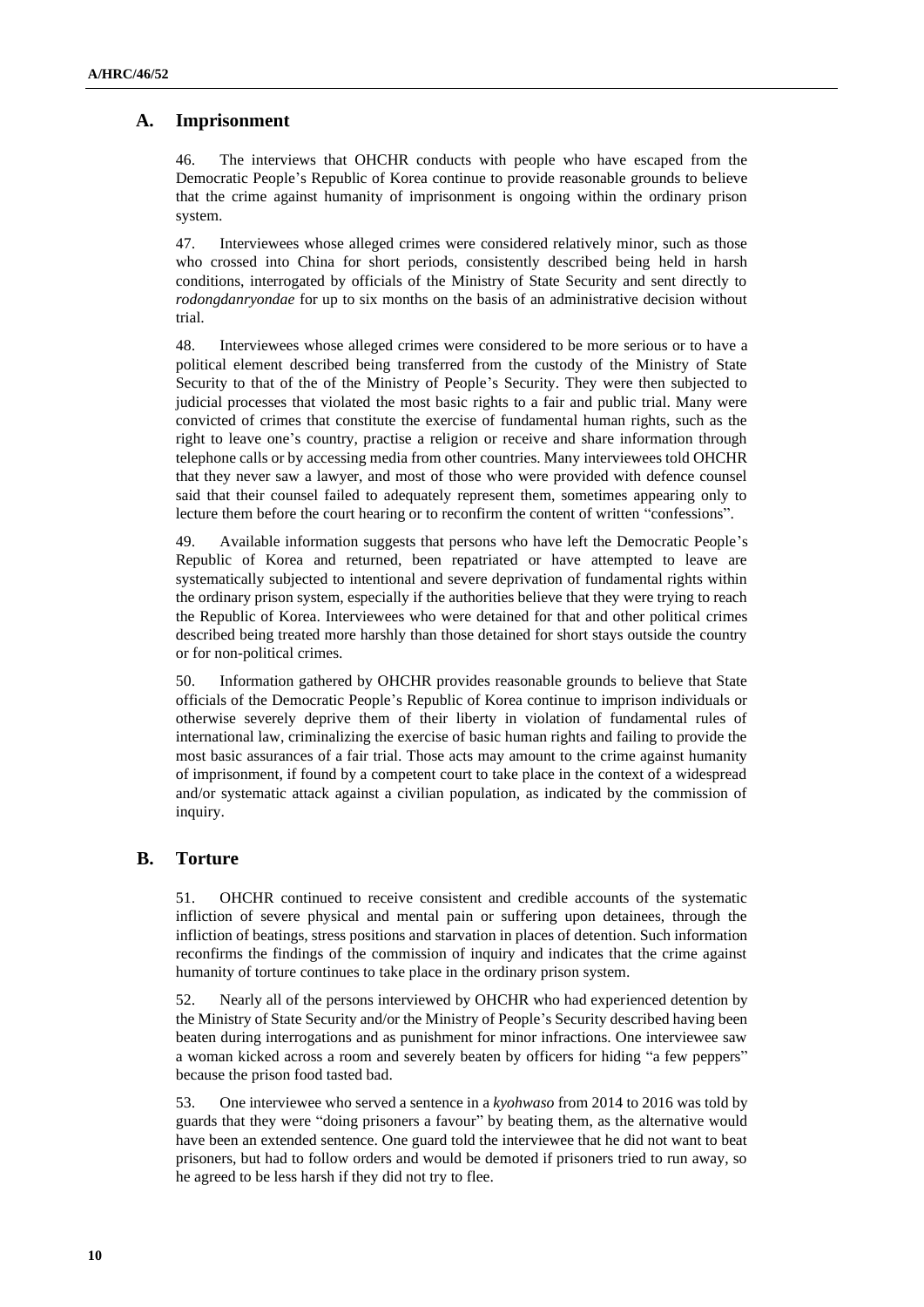54. Several interviewees confirmed the continued use of the "sitting tight" tactic of torture in pretrial detention. They said that if they moved, spoke or even made unacceptable eye contact with guards while sitting tight, guards would beat them or force other detainees to beat them. Guards would also punish all the detainees in an entire cell by making them all perform difficult physical activity, such as a large number of squats. One particularly egregious punishment was to require a detainee to bang his or her own head against the cell bars. An interviewee who experienced that was told by the guard that the sound of her banging her head should fill the cell, and she was forced to bang her head until she fainted. The frequency of breaks to stand up and stretch, or to use the toilet, depended entirely on the goodwill and mood of the guards. Some interviewees mentioned that detainees sometimes soiled themselves while sitting tight because they were not allowed to use the toilet. Those conditions add a psychological element to the physical pain of stress positions, demonstrating absolute control over the detainee's physical and mental being. More recent escapees said that they were monitored by closed-circuit television while sitting tight so that they could be even more efficiently terrorized.

55. Also consistent with the findings of the commission of inquiry, almost all recent interviewees confirmed to OHCHR that detainees are provided with an inadequate quantity of poor-quality food. The quantity may be further reduced as punishment for any perceived infraction or for failing to work well or hard enough. Former detainees described receiving, for example, 200 kernels of corn or a handful of boiled cornmeal three times a day, with little else. Interviewees described their own malnutrition and severe weight loss, and women said that they stopped menstruating. Some detainees had reportedly died of malnutrition.

56. After initial investigation by the Ministry of State Security, detainees who are transferred to the custody of the Ministry of People's Security are apparently allowed to receive additional food from their families. However, interviewees reported that guards sometimes took the food for themselves, withheld it from the detainee as punishment, or demanded additional bribes to allow the detainee to receive the food. One interviewee said that she was denied any food brought from the outside as punishment for wanting to appeal her sentence. Moreover, detainees who were isolated from their families or whose families did not have the financial means to provide food suffered without supplemental nutrition.

57. Several interviewees mentioned the denial of medical care to detainees, except where families provided all supplies and bribed doctors. Some interviewees witnessed other detainees die as a result of the lack of medical care. Interviewees described severe cold and appalling hygiene conditions, including the denial of menstrual hygiene products for women.

58. Information provided by a small number of interviewees suggests that since 2014, there may have been some improvement in the physical treatment of detainees in at least some detention facilities. Some interviewees were aware of guards or other officials being disciplined for misconduct, including for beating prisoners. One interviewee told OHCHR that a Ministry of State Security prosecutor came once a month to inspect the facility where he was held in 2019, and on that day, detainees were given soap and haircuts, which they did not otherwise receive, and the heating was turned up until the inspector left. In 2019, a former prison guard who had worked in a *kyohwaso* told OHCHR that beatings had decreased, that the Ministry of People's Security had issued guidelines not to beat prisoners and that he had been instructed not to do so. He knew of two guards who had been demoted in 2015 and their salary reduced for beating a detainee.

59. Those examples suggest that there have been some efforts to reduce beatings and illtreatment in at least some locations. However, any such measures are marginal improvements, considering the widespread and systematic nature of imprisonment and torture.

60. Beatings, stress positions, psychological abuse, forced labour, denial of medical care and sanitation and hygiene products, and starvation all combine to create an atmosphere of severe mental and physical suffering in detention, exacerbated by extremely poor living conditions. Multiple credible accounts of such abuse provide reasonable grounds to believe that officials of the Democratic People's Republic of Korea have inflicted and continue to intentionally inflict severe physical and/or mental pain upon detainees in their custody. Those acts may amount to the crime against humanity of torture, if found by a competent court to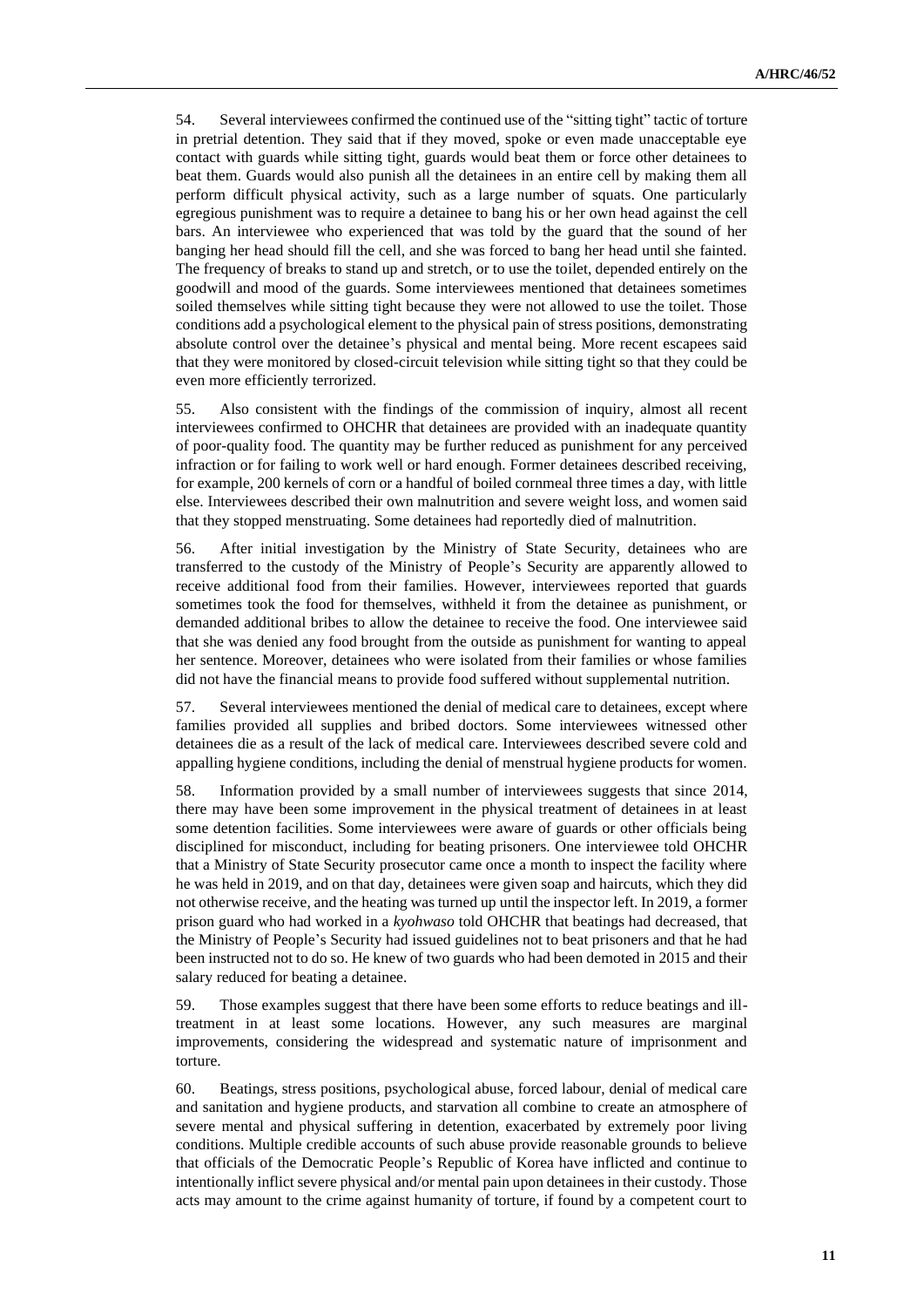have taken place in the context of a widespread and/or systematic attack against a civilian population, as indicated by the commission of inquiry.

#### **C. Enslavement and/or "other inhumane acts"**

61. OHCHR is gravely concerned by credible accounts of forced labour under exceptionally harsh conditions within the ordinary prison system, which may amount to the crime against humanity of enslavement.

62. While international law can allow for hard labour as punishment for crimes when issued by a competent court in a fair trial, as long as its implementation is consistent with other human rights, the commission of inquiry noted that "the extraction of forced labour can amount to enslavement if it is accompanied by aggravating circumstances that effectively destroy the juridical personhood of the victim". <sup>9</sup> Relevant circumstances to a finding of enslavement include the degree of control exercised over victims, measures to prevent or punish escape, violence and cruel treatment, conditions and intensity of labour and other factors.

63. Many interviewees described being subjected to hard labour in *rodongdanryondae* by an administrative process without trial. Others were subjected to forced labour in *kyohwaso* after patently unfair trials. Many were sentenced for "crimes" that consisted of exercising fundamental human rights, such as leaving one's own country or receiving information from other countries.<sup>10</sup>

64. Interviewees described forced labour including construction work, farming, logging, mining and similar forms of heavy manual labour. One interviewee served a sentence in a *kyohwaso* in 2014 and was forced to work in agriculture. She described how human beings were used as beasts of burden: "There was no machine, so seven or eight of us dragged the cart that cows normally pull." Forced labour also included manufacturing such as knitting, metal fabrication and making false eyelashes and clasps for necklaces. Interviewees were also outsourced to work at State-run enterprises in charge of earning foreign currency and at private homes, including those of Ministry of State Security and Ministry of People's Security officials.

65. The forced labour described by interviewees took place under exceptionally harsh conditions, including extremely long working hours, starvation rations, overall poor living and hygiene conditions, denial of medical care and frequent beatings for minor infractions and failing to meet work quotas. Detainees were also subjected to psychological abuse such as extensive self-criticism sessions; having to walk bent over at all times and having to bow to guards whenever they passed, or be beaten; study sessions on how not to resist beatings; and being forced to dig graves for detainees who had died. There were severe repercussions for anyone trying to escape, including beatings by other detainees at the order of the guards. Many interviewees paid bribes for better conditions, less demanding work or to be released, pointing to rampant corruption and the arbitrary nature of the forced labour system.

66. In analysing the conditions of forced labour described by interviewees in the light of relevant legal standards, OHCHR notes the degree of control exercised over detainees; their total lack of freedom of movement; measures taken to deter them from or punish them for escaping; inhumane conditions and the use of physical violence and psychological terror; and the possible profiting by State organs and/or individuals from labour performed by detainees. Those acts may amount to the crime against humanity of enslavement or "other inhumane acts of a similar character intentionally causing great suffering, or serious injury to body or to mental or physical health", <sup>11</sup> if found by a competent court to have taken place in the

<sup>&</sup>lt;sup>9</sup> "Report of the detailed findings of the commission of inquiry on human rights in the Democratic People's Republic of Korea", para. 1048. Available from

www.ohchr.org/EN/HRBodies/HRC/CoIDPRK/Pages/ReportoftheCommissionofInquiryDPRK.aspx. <sup>10</sup> OHCHR also received reports of individuals who had been subjected to forced labour in pretrial detention.

<sup>&</sup>lt;sup>11</sup> Rome Statute of the International Criminal Court, art. 7 (1) (k). See also International Criminal Court, Elements of Crimes, art. 7 (1) (k) (1).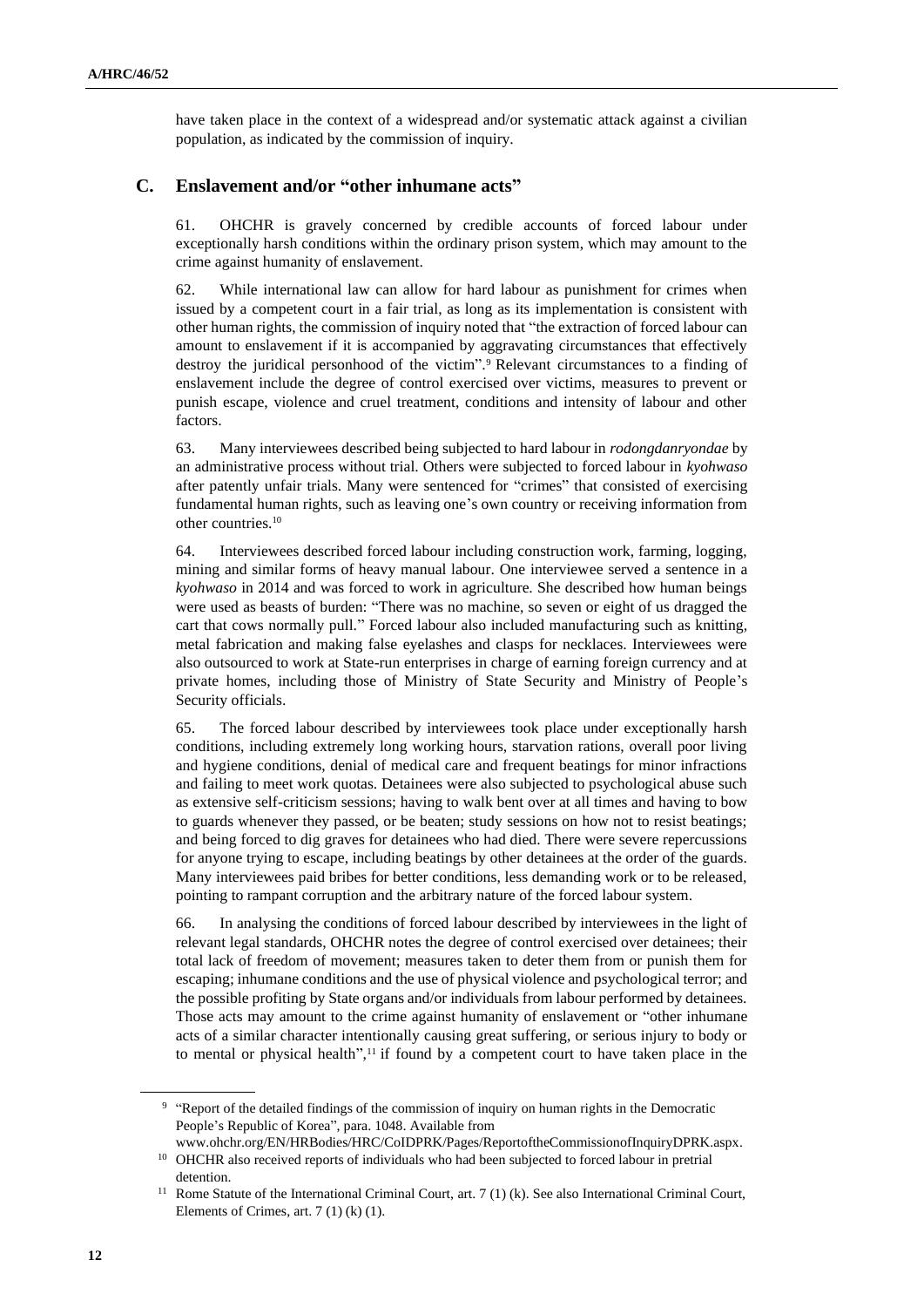context of a widespread and/or systematic attack against a civilian population as indicated by the commission of inquiry.

67. In the light of the conditions of forced labour described by interviewees, OHCHR intends to continue to examine information on its use in the Democratic People's Republic of Korea in the next phase of its work.

## **V. Conclusions**

68. **Analysis of available information continues to confirm that there are reasonable grounds to believe that crimes against humanity have been committed and may be ongoing in the Democratic People's Republic of Korea. OHCHR reiterates that there is no statute of limitations for crimes against humanity, and that those responsible for past and ongoing crimes should be held accountable. A lasting peace on the Korean Peninsula can be achieved only if such violations end and the rights of victims to truth, justice, reparations and guarantees of non-recurrence are fulfilled.**

69. **To achieve those aims, prosecution of the alleged international crimes committed in the Democratic People's Republic of Korea must remain a priority, whether through referral of the situation to the International Criminal Court or the establishment of an ad hoc tribunal or other comparable mechanism. At the same time, it is imperative to ensure that information continues to be collected and preserved to support accountability strategies at all levels. That includes domestic processes that may be based on extraterritorial or universal jurisdiction, as well as possible future international accountability processes. Collecting, analysing and preserving information will also continue to be useful in support of complementary, non-judicial measures towards the realization of the rights of victims, such as developing a historical record, memorialization, reparation and truth-telling exercises.**

70. **While a small number of victims and their families in Japan, the Republic of Korea and the United States of America have sought justice in national courts, those initiatives are, to date, limited in scope and hampered by the lack of cooperation from the Democratic People's Republic of Korea. A referral to the International Criminal Court or the creation of an ad hoc tribunal or other comparable mechanism would provide a complementary avenue for accountability, ensuring that those most responsible for human rights violations that may amount to crimes against humanity can be held to account at the international level. Any such approach would stand to benefit from the groundwork being carried out by OHCHR, in particular with respect to information-gathering, documentation and awareness-raising.**

71. **The decision of the Human Rights Council to strengthen the capacity of OHCHR, including its field-based structure in Seoul, by providing resources for a dedicated accountability team allows the Office to undertake significant preparatory work toward accountability for serious human rights violations perpetrated in the Democratic People's Republic of Korea, including where they amount to crimes under international law. The accountability team comprises experts in international criminal law and information and evidence management, and requires modest resources. The additional resources have allowed OHCHR to make significant progress in documenting and storing information about suspected crimes against humanity and other serious violations of human rights, in establishing and populating the information and evidence repository, and in analysing the information that has been gathered from international criminal law perspectives.**

72. **The Human Rights Council should continue to strengthen its support for the accountability work of OHCHR. In addition to present staffing levels in Seoul and in Geneva, additional dedicated experts in international criminal law, legal interpretation and information management would enable fuller delivery on the mandate to strengthen monitoring, documentation and analysis in relation to relevant criminal law perspectives.**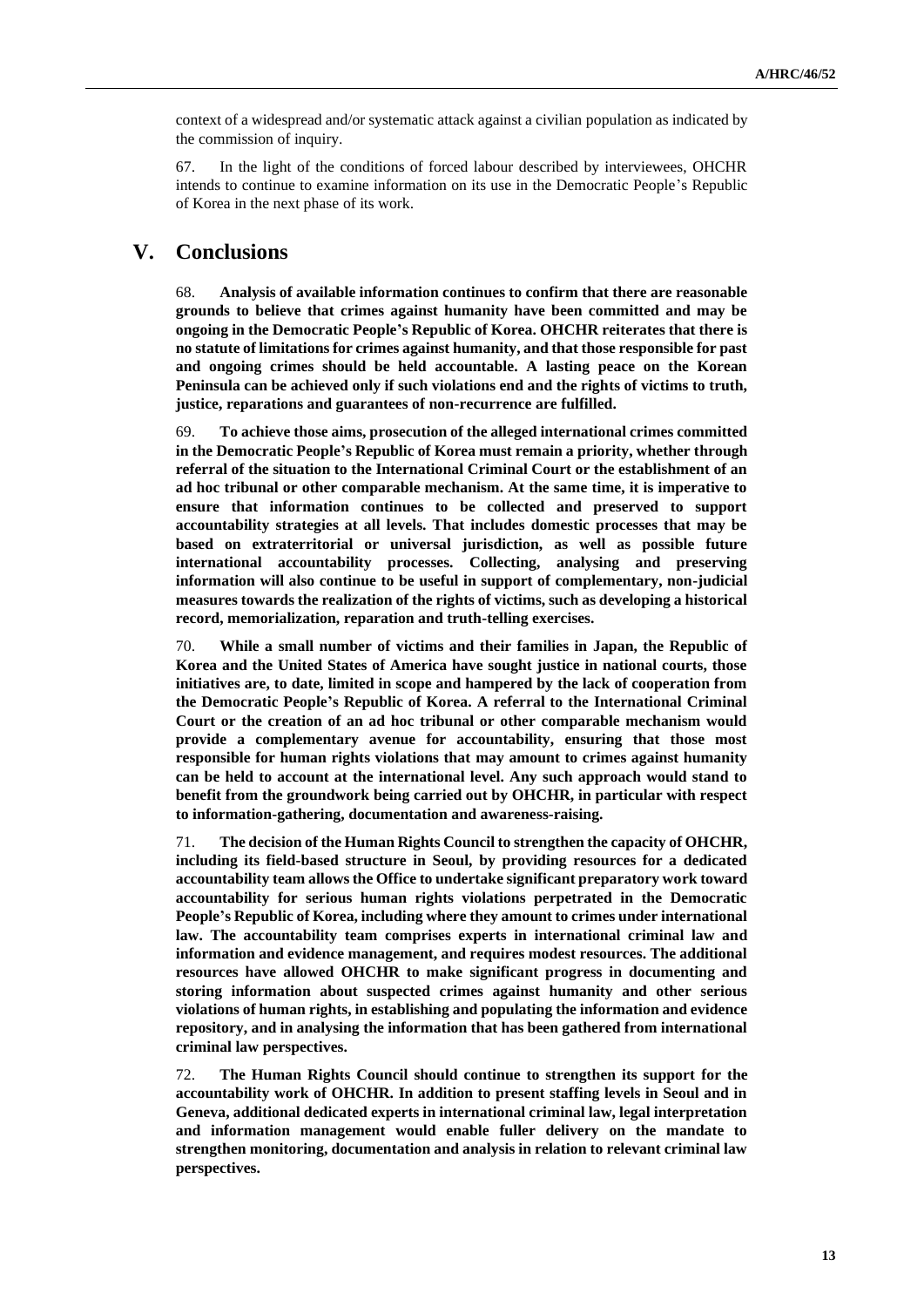## **VI. Recommendations**

73. **On the basis of the activities it has conducted to date pursuant to resolutions 34/24 and 40/20, the High Commissioner recommends that the Government of the Democratic People's Republic of Korea:**

(a) **Acknowledge the existence of serious human rights violations, which may amount to crimes against humanity, and take immediate steps to end such violations, including by demonstrating its willingness and capacity to undertake independent and impartial investigations into allegations of such violations and hold those responsible to account;**

(b) **Grant international humanitarian organizations and human rights monitors immediate access to the country, including to all detention facilities;**

(c) **Initiate reform of criminal justice legislation and rule of law institutions, including the judiciary and law enforcement and corrections systems, in accordance with international human rights norms and standards;**

(d) **Ensure that victims of serious human rights violations, including those amounting to crimes against humanity, and their families are provided with adequate, prompt, effective and gender-sensitive reparation and remedies, including public acknowledgment of the truth of the violations suffered;**

(e) **Ratify all relevant international treaties and human rights instruments, including the Convention against Torture and Other Cruel, Inhuman or Degrading Treatment or Punishment and the International Convention for the Protection of All Persons from Enforced Disappearance.**

74. **On the basis of the activities it has conducted to date pursuant to resolutions 34/24 and 40/20, the High Commissioner recommends that Member States:**

(a) **Take further steps to ensure accountability for those responsible for serious human rights violations in the Democratic People's Republic of Korea at the international level, including through the referral by the Security Council of the situation to the International Criminal Court or the creation of an ad hoc international tribunal or other comparable mechanism;**

(b) **Take steps to ensure that efforts aimed at securing a lasting peace on the Korean Peninsula give due priority to the human rights of the people of the Democratic People's Republic of Korea, restoring the dignity of victims by respecting and upholding their rights to truth, justice, reparation and guarantees of non-recurrence;**

(c) **Undertake, where possible, the investigation and prosecution of persons suspected of committing international crimes in the Democratic People's Republic of Korea, including based on principles of extraterritorial and/or universal jurisdiction;**

(d) **Continue to facilitate the work conducted by OHCHR pursuant to Human Rights Council resolutions 34/24 and 40/20, including with regard to access to individuals who have fled the Democratic People's Republic of Korea, and to the collection and analysis of relevant testimony, documentation and information;**

(e) **Take all necessary steps to maintain civic space, in particular with respect to victims' groups and other civil society organizations engaged in gathering information about the human rights situation in the Democratic People's Republic of Korea and advocating for the rights of victims of human rights violations;**

(f) **Consider means by which further relevant information under Human Rights Council resolutions 34/24 and 40/20 could be conveyed by States to OHCHR, subject to appropriate conditions.** 

75. **On the basis of the activities it has conducted to date pursuant to resolutions 34/24 and 40/20, the High Commissioner recommends that the Human Rights Council and the General Assembly, acknowledging that a referral to the International Criminal Court or the creation of an ad hoc tribunal or other mechanism may be unlikely in the**